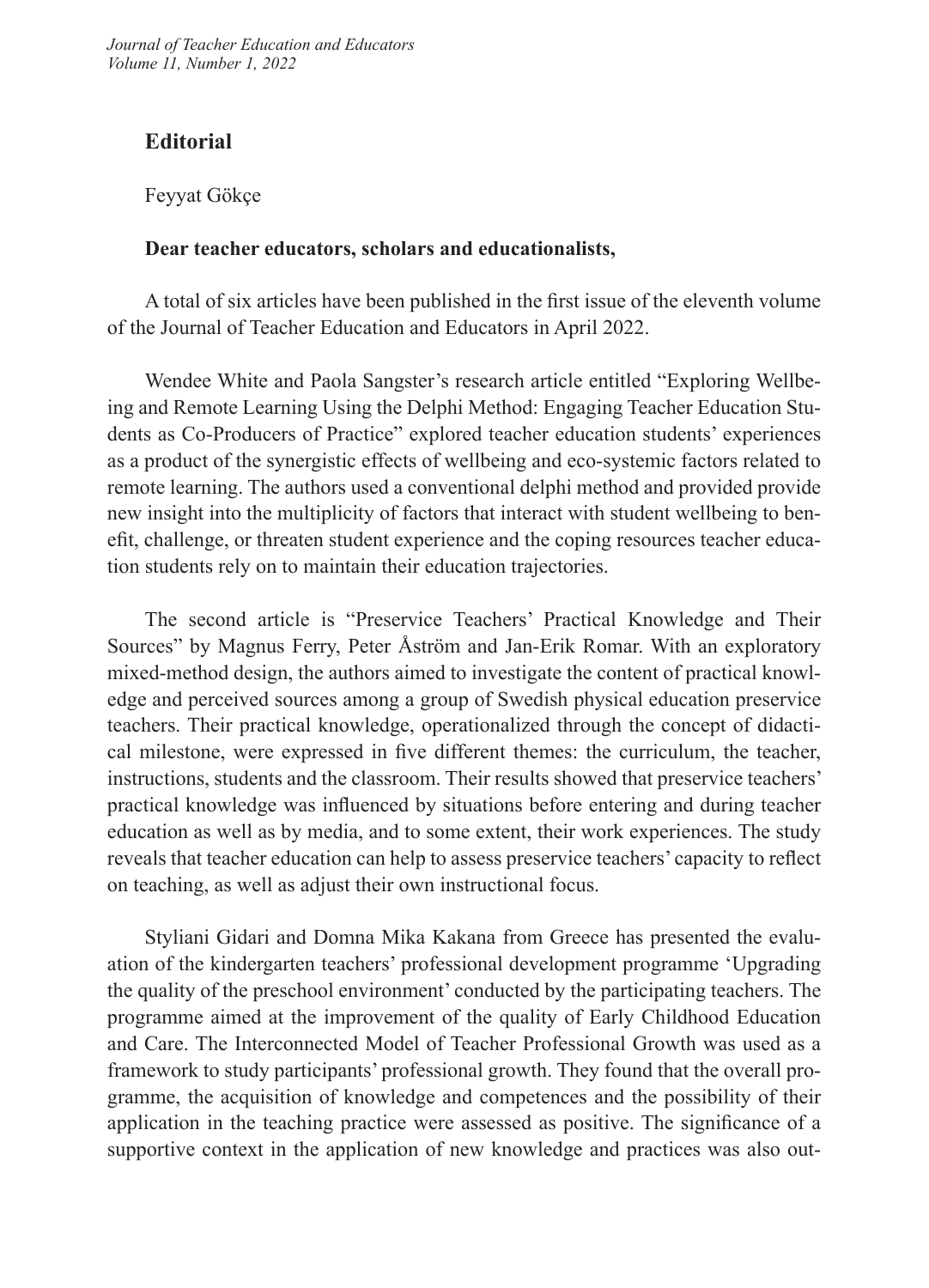lined. Moreover, the main correlations between domains of the Interconnected Model of Teacher Professional Growth are presented, which depict the sequences through which the changes in the teachers occurred.

The fourth article, "Pre-service and In-service Teachers' Language Ideologies about Non-Spanish-Speaking Students and Multilingualism in Chilean Classrooms" by Gloria Toledo Vega, Andrea Lizasoain, and Karina Cerda-Oñate aimed to explore in-service and pre-service teachers' language ideologies about non-Spanish-speaking students' multilingualism in Chilean classrooms. The authors used a survey answered by 69 in-service teachers and 34 pre-service teachers in the Chilean school system. Both groups were asked about two dimensions: (a) teachers' knowledge and training in L2 pedagogies and their ideologies about students' L1 and multilingualism; and (b) immigrant students' access and integration into Chilean schools. Their results revealed a lack of consistent strategies to approach multilingual classes.

Durmuş Burak, Mehmet Gültekin, and Ecmel Yaşar in their article entitled "A Q Methodological Study on the Professional Identities of Academic Staff of the Faculties of Education" aim to examine the professional identities of the academic staff of the faculties of education in Turkey by emoloying the Q methodology. They collected the qualitative data by interviewing seven academics working in the faculty of education in the first stage of the study, which was conducted in two sequential stages. The analysis of the qualitative data showed that the academic staff of the faculty of education defined their professional identities as a "Practitioner", "Researcher", "Instructor", "Coach", "Counsellor" and a "Preparer". In the second stage of the study, the Q measurement tool was developed by the researchers based on the specified definitions for professional identities. The quantitative data were collected from 21 academics working in the faculty of education and analysed with the Q measurement tool. According to the analysis of the quantitative data, the academic staff of the faculties of education were seen to adopt six professional identities defined in general. In addition, the professional identity as a "Researcher" was found to be the most preferred, while the professional identity as a "Preparer" was the least preferred of the given identities.

The sixth article 'Preparing Science Teachers Across the World' by William R. Veal , Patricia D. Morrell , Gillian H. Roehrig, and Eric J. Pyle examines the policies and influences on science teacher preparation (STP) in different countries. The authors used a neoliberal framework to compare how different countries prepared science teachers. Seventeen countries from different economic and income designations around the globe were reviewed to explore STP standards, accreditation processes, and influencing factors. Policy documents, research articles, books chapters, and interviews with educational experts in each country were used as data sources. Their results